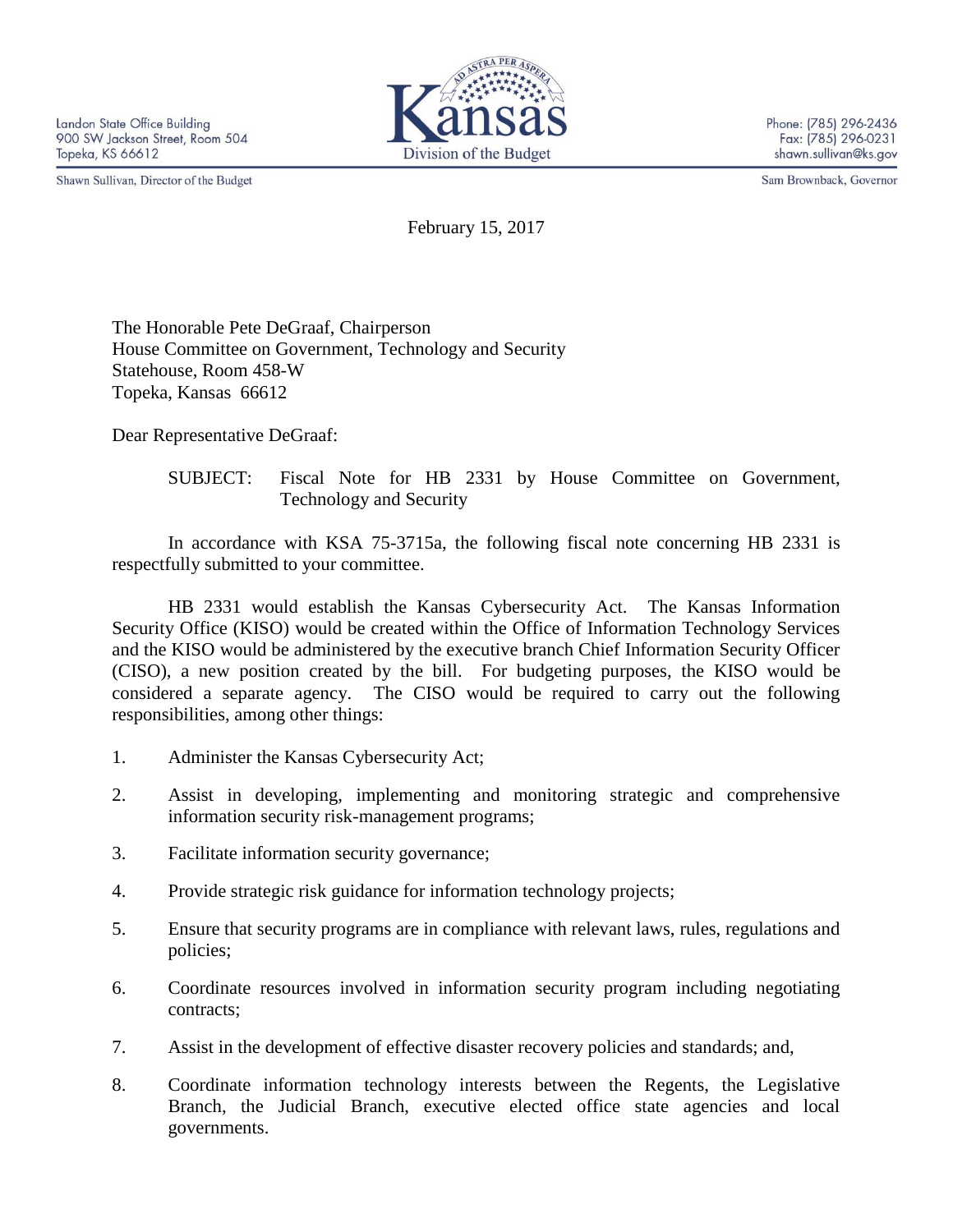The Honorable Pete DeGraaf, Chairperson February 15, 2017 Page 2—HB 2331

The bill would create the Cybersecurity State Fund. The fund would be financed from a transfer on July 1, 2017, of all unobligated funds remaining in the Office of Information Technology Services special revenue funds that are designated by the Chief Executive Information Technology Officer as cybersecurity fee monies. Additionally, the revenue received from the four dollar modernization surcharge collected by the Division of Vehicles of the Department of Revenue would be credited to the Cybersecurity State Fund.

The bill would also establish the Cybersecurity State Grant Fund Coordinating Council (CSGFCC), whose membership would comprise the CISO, two members representing information technology personnel from executive branch agencies, two members representing legal counsel from executive branch agencies, and one member representing financial personnel from executive branch agencies. The CSGFCC would be responsible for developing rules and regulations for distributing grant funds. Grants would be made from the Cybersecurity State Grant Fund, which would be a new fund created by the bill. A balance of at least \$10.0 million must be maintained in the fund.

The expenditures necessary to operate the Kansas Information Security Office and provide cybersecurity grants are unknown at this time; however, it is assumed that the Office would utilize all funding made available in the Cybersecurity State Fund and Cybersecurity State Grant Fund. A portion of the financing for the Cybersecurity State Fund would come from a transfer of unobligated OITS special revenue funds. The precise amount of unobligated funds designated as cybersecurity monies that will be available for transfer on July 1, 2017, is unknown. According to budget system information, OITS is projected to have a FY 2018 beginning balance of \$175,688 in the Information Technology Fund, which is the primary fund of the agency.

The remaining portion of financing for the Cybersecurity State Fund would come from the \$4 Division of Vehicles modernization surcharge, which generates revenue of approximately \$12.0 million annually. For FY 2017, current law requires the Digital Imaging Program Fund in the Department of Administration, the Criminal Justice Information System Line Fund in the Kansas Bureau of Investigation (KBI), and the Division of Vehicles Modernization Fund in the Department of Revenue to each receive \$1 of the surcharge up to a maximum of \$1.0 million, with the State Highway Fund to receive all remaining revenue from the surcharge. The modernization surcharge generates approximately \$12.0 million annually with \$1.0 million each distributed to the Department of Administration, the KBI and the Department of Revenue and \$9.0 million distributed to the State Highway Fund. After FY 2017, the State Highway Fund would receive all of the revenue from the modernization surcharge if the distribution to the other agencies is not continued.

As included in *The FY 2018 Governor's Budget Report*, the Governor recommends the continued distribution of modernization surcharge revenue to the Department of Administration, the KBI, the Department of Revenue and KDOT. For FY 2018 and FY 2019, it is recommended that the Department of Administration receive \$500,000; the KBI receive \$1.0 million; the Department of Revenue receive \$1.0 million; and the State Highway Fund receive \$9.5 million. The \$9.5 million credited to the State Highway Fund is recommended to be transferred to the